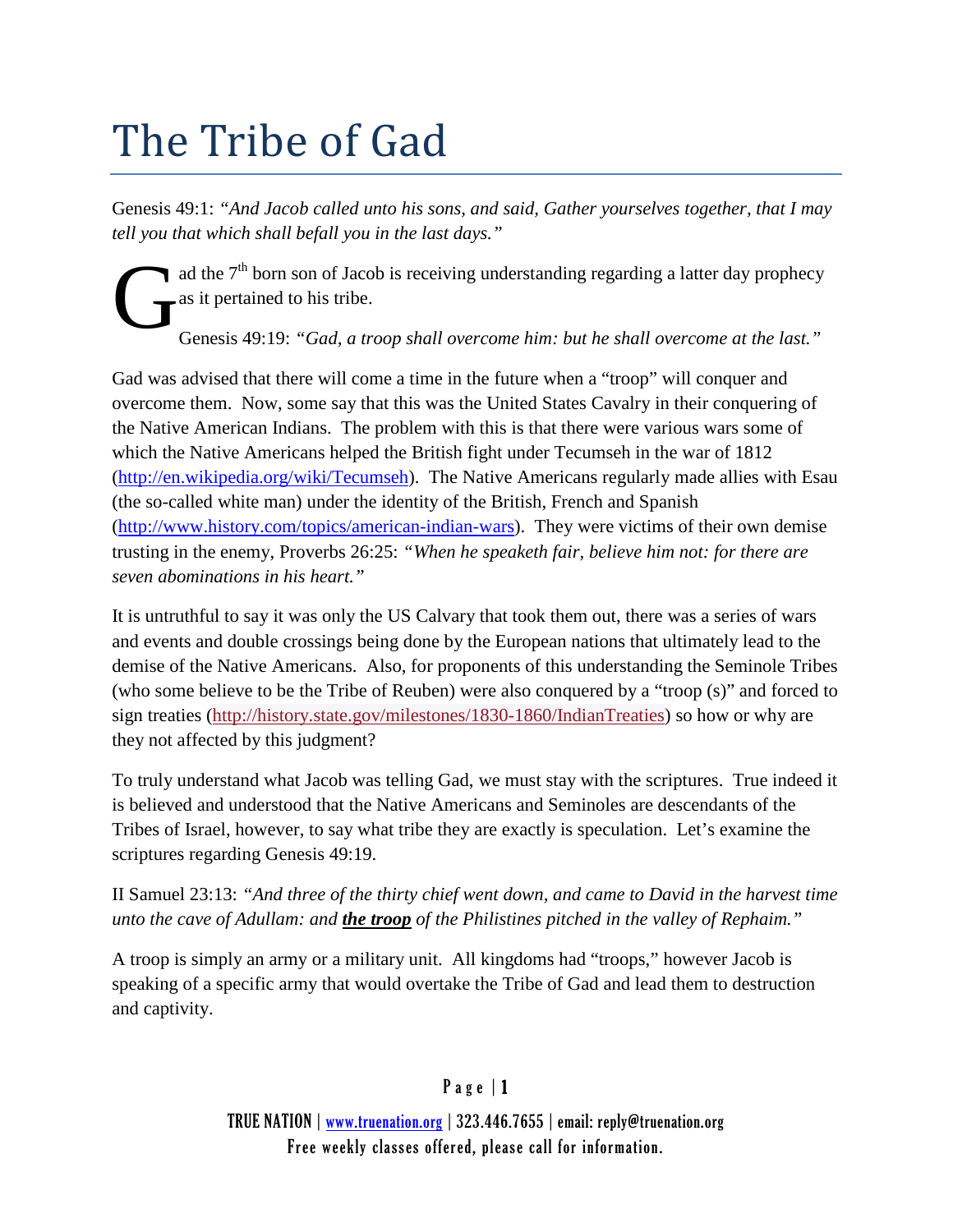1 Chronicles 5:26: *"And the God of Israel stirred up the spirit of Pul king of Assyria, and the spirit of Tilgath-pilneser king of Assyria, and he carried them away, even the Reubenites, and the Gadites, and the half tribe of Manasseh, and brought them unto Halah, and Habor, and Hara, and to the river Gozan, unto this day."*

Due to the wickedness of the northern Kingdom, the Most High sent the Assyrian King and his army to conquer the Gadites. This was one of the last captivities of Gad until they were removed from Northern Israel (II Kings 17:1-6, 18-24; II Esdras 13:40-46). This is what Jacob was letting Gad know, that at a later time his tribe would be overcome by an army.

Hosea 7:1-2: *"[1] When I would have healed Israel, then the iniquity of Ephraim was discovered, and the wickedness of Samaria: for they commit falsehood; and the thief cometh in, and the troop of robbers spoileth without. [2] And they consider not in their hearts that I remember all their wickedness: now their own doings have beset them about; they are before my face."*

Gad was part of the Kingdom of Ephraim or the Northern Kingdom which fell heavily into idolatry, adultery and other acts of wickedness. The Most High sent a "troop" to spoil them and put them in captivity.

Genesis 49:19: *"….but he shall overcome at the last."*

The Tribe of Gad is prophesied to overcome their transgressions through repentance and be reconciled back to the Most High (Revelations 7; Revelations 2:26-27; II Chronicles 7:14). They will overcome in the conquering of our oppressors and rejoice in the salvation of the Lord.

Deuteronomy 33:20: *"And of Gad he said, Blessed be he that enlargeth Gad: he dwelleth as a lion, and teareth the arm with the crown of the head."*

Gad was to be enlarged with a substantial portion of land. Gad along with Reuben had vast amounts of livestock which they needed much land for.

Numbers 32:1-5: *"[1] Now the children of Reuben and the children of Gad had a very great multitude of cattle: and when they saw the land of Jazer, and the land of Gilead, that, behold, the place was a place for cattle; [2] The children of Gad and the children of Reuben came and spake unto Moses, and to Eleazar the priest, and unto the princes of the congregation, saying, [3] Ataroth, and Dibon, and Jazer, and Nimrah, and Heshbon, and Elealeh, and Shebam, and Nebo, and Beon, [4] Even the country which the LORD smote before the congregation of Israel, is a land for cattle, and thy servants have cattle: [5] Wherefore, said they, if we have found grace in thy sight, let this land be given unto thy servants for a possession, and bring us not over Jordan."*

## Page | 2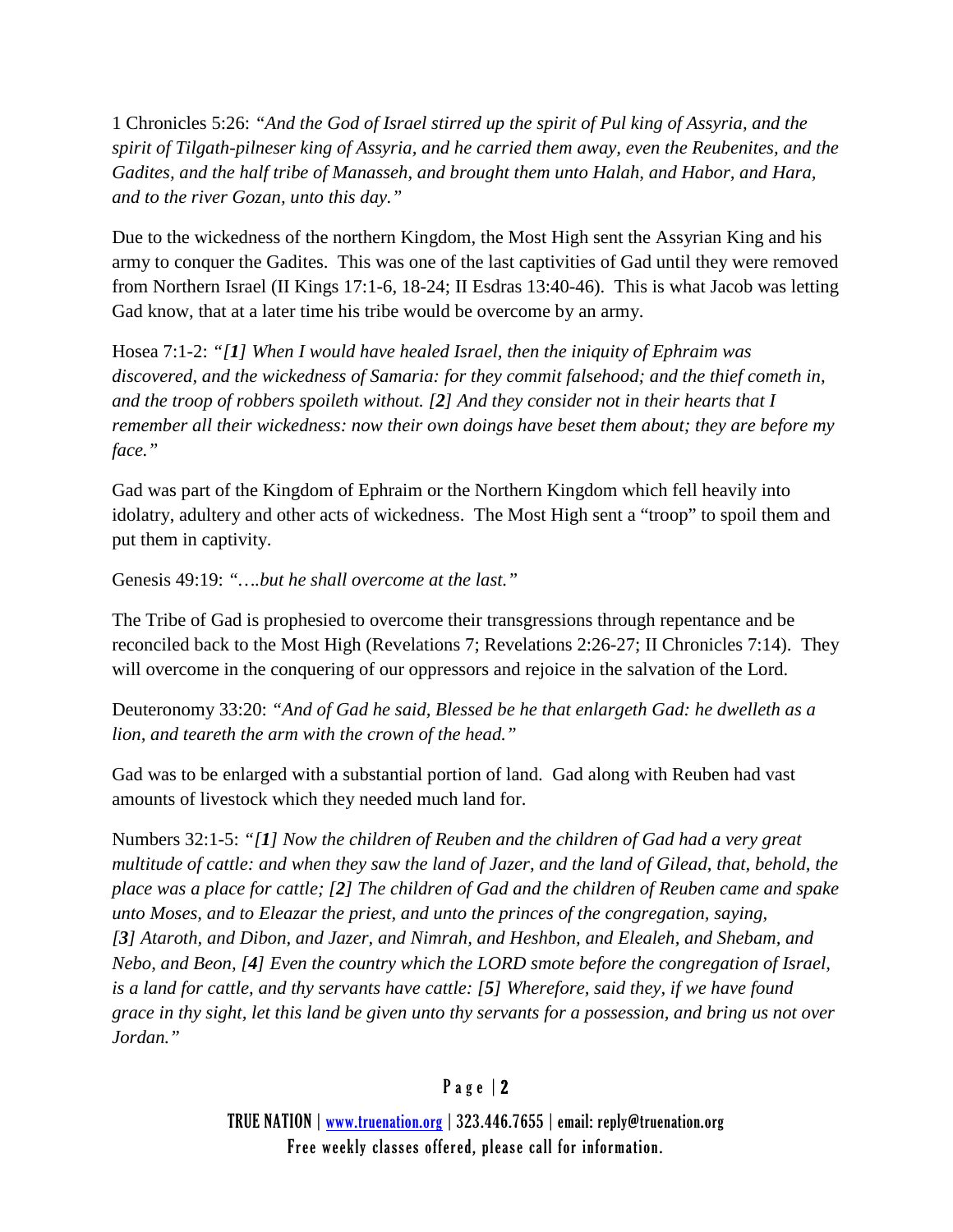Gad and Reuben made a pact with Moses and later with Joshua to stay east of Jordan and posses the lands of Moab and Ammon. After driving out their enemies they abode in the land promised to them. Gad promised to be there to help their brethren gain their lands and go to war with the Caananites.

Joshua 1:12-14: *"[12] And to the Reubenites, and to the Gadites, and to half the tribe of Manasseh, spake Joshua, saying, [13] Remember the word which Moses the servant of the LORD commanded you, saying, The LORD your God hath given you rest, and hath given you this land. [14] Your wives, your little ones, and your cattle, shall remain in the land which Moses gave you on this side Jordan; but ye shall pass before your brethren armed, all the mighty men of valour, and help them;"* Also read Numbers 32:6-19.



Deuteronomy 33:20: *"he dwelleth as a lion, and teareth the arm with the crown of the head."*

### Page | 3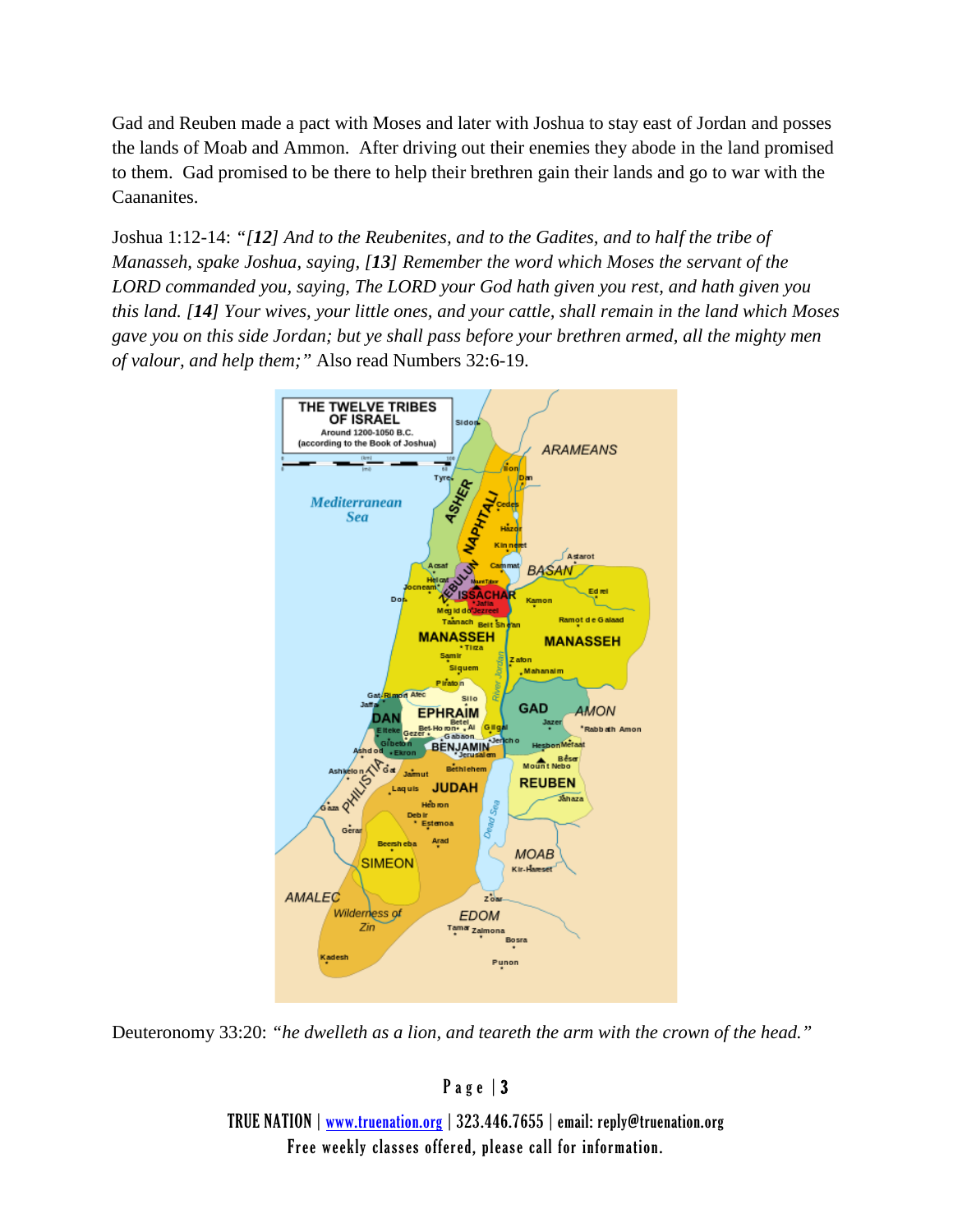Gad dwelling as a lion, exemplifies the Spirit within the Tribe. Fierce warriors of valor, strength and pride. Gad were known warriors and excellent in all manners of warfare. Tearing of the arm and the crown was a metaphor of showing the manner in which they fought and took down the Caananites and other nations in route to gaining the inherited lands of Israel. Some Israelites teach that this was a "blood brother" symbolism of Indian Chiefs taking the feathers of their headdress and cutting themselves making a blood covenant or pact with other tribes. This, however, cannot be accurate according to this prophecy. Many cultures did the same practice most of which were heathens. In places like East Asia, Scandanavia, Russia, Greece, Montenegro were among some of the peoples that practiced this. Although Native American tribes did do this, there simply isn't enough evidence to show this heathenistic and unlawful practice is enough to say the Native Americans are the Tribe of Gad. To read more about this practice and why it's unlawful you can read excerpts from the book Blood-Brotherhood and Other Rites of Male Alliance By Jack Donovan, Nathan F. Mille

[http://books.google.com/books?id=GCOfAgAAQBAJ&pg=PA31&lpg=PA31&dq=cultures+that](http://books.google.com/books?id=GCOfAgAAQBAJ&pg=PA31&lpg=PA31&dq=cultures+that+used+%22blood+brother%22+pacts&source=bl&ots=JdTCoRlycX&sig=RsjOg56iv2s7VaR_u1BxQkFNRtc&hl=en&sa=X&ei=bDzgU96JF8yI8gHMy4BI&ved=0CD4Q6AEwBA%23v=onepage&q=cultures%20that%20used%20%22blood%20brother%22%20pacts&f=false)) [+used+%22blood+brother%22+pacts&source=bl&ots=JdTCoRlycX&sig=RsjOg56iv2s7VaR\\_u](http://books.google.com/books?id=GCOfAgAAQBAJ&pg=PA31&lpg=PA31&dq=cultures+that+used+%22blood+brother%22+pacts&source=bl&ots=JdTCoRlycX&sig=RsjOg56iv2s7VaR_u1BxQkFNRtc&hl=en&sa=X&ei=bDzgU96JF8yI8gHMy4BI&ved=0CD4Q6AEwBA%23v=onepage&q=cultures%20that%20used%20%22blood%20brother%22%20pacts&f=false)) [1BxQkFNRtc&hl=en&sa=X&ei=bDzgU96JF8yI8gHMy4BI&ved=0CD4Q6AEwBA#v=onepag](http://books.google.com/books?id=GCOfAgAAQBAJ&pg=PA31&lpg=PA31&dq=cultures+that+used+%22blood+brother%22+pacts&source=bl&ots=JdTCoRlycX&sig=RsjOg56iv2s7VaR_u1BxQkFNRtc&hl=en&sa=X&ei=bDzgU96JF8yI8gHMy4BI&ved=0CD4Q6AEwBA%23v=onepage&q=cultures%20that%20used%20%22blood%20brother%22%20pacts&f=false)) [e&q=cultures%20that%20used%20%22blood%20brother%22%20pacts&f=false\)](http://books.google.com/books?id=GCOfAgAAQBAJ&pg=PA31&lpg=PA31&dq=cultures+that+used+%22blood+brother%22+pacts&source=bl&ots=JdTCoRlycX&sig=RsjOg56iv2s7VaR_u1BxQkFNRtc&hl=en&sa=X&ei=bDzgU96JF8yI8gHMy4BI&ved=0CD4Q6AEwBA%23v=onepage&q=cultures%20that%20used%20%22blood%20brother%22%20pacts&f=false))

1 Chronicles 12:8,37: *"[8] And of the Gadites there separated themselves unto David into the hold to the wilderness men of might, and men of war fit for the battle, that could handle shield and buckler, whose faces were like the faces of lions, and were as swift as the roes upon the mountains; [37] And on the other side of Jordan, of the Reubenites, and the Gadites, and of the half tribe of Manasseh, with all manner of instruments of war for the battle, an hundred and twenty thousand."*

1 Chronicles 5:18: *"The sons of Reuben, and the Gadites, and half the tribe of Manasseh, of valiant [men,](http://quod.lib.umich.edu/cgi/k/kjv/kjv-idx?type=DIV2&byte=1680782) men able to bear buckler and sword, and to shoot with bow, and skilful in war, were four and forty thousand seven hundred and threescore, that went out to the war."*

The Tribe of Gad was highly skilled in all instruments of war, so they were comfortable in any situation of war.

Deuteronomy 33:21: *"And he provided the first part for himself, because there, in a portion of the lawgiver, was he seated; and he came with the heads of the people, he executed the justice of the LORD, and his judgments with Israel."*

The "first part" was speaking of the land inheritance as previously covered. The portion of a lawgiver is meaning a judge or to govern. Gad would govern their land in righteousness and teach his children to keep the commandments of Moses.

## Page | 4